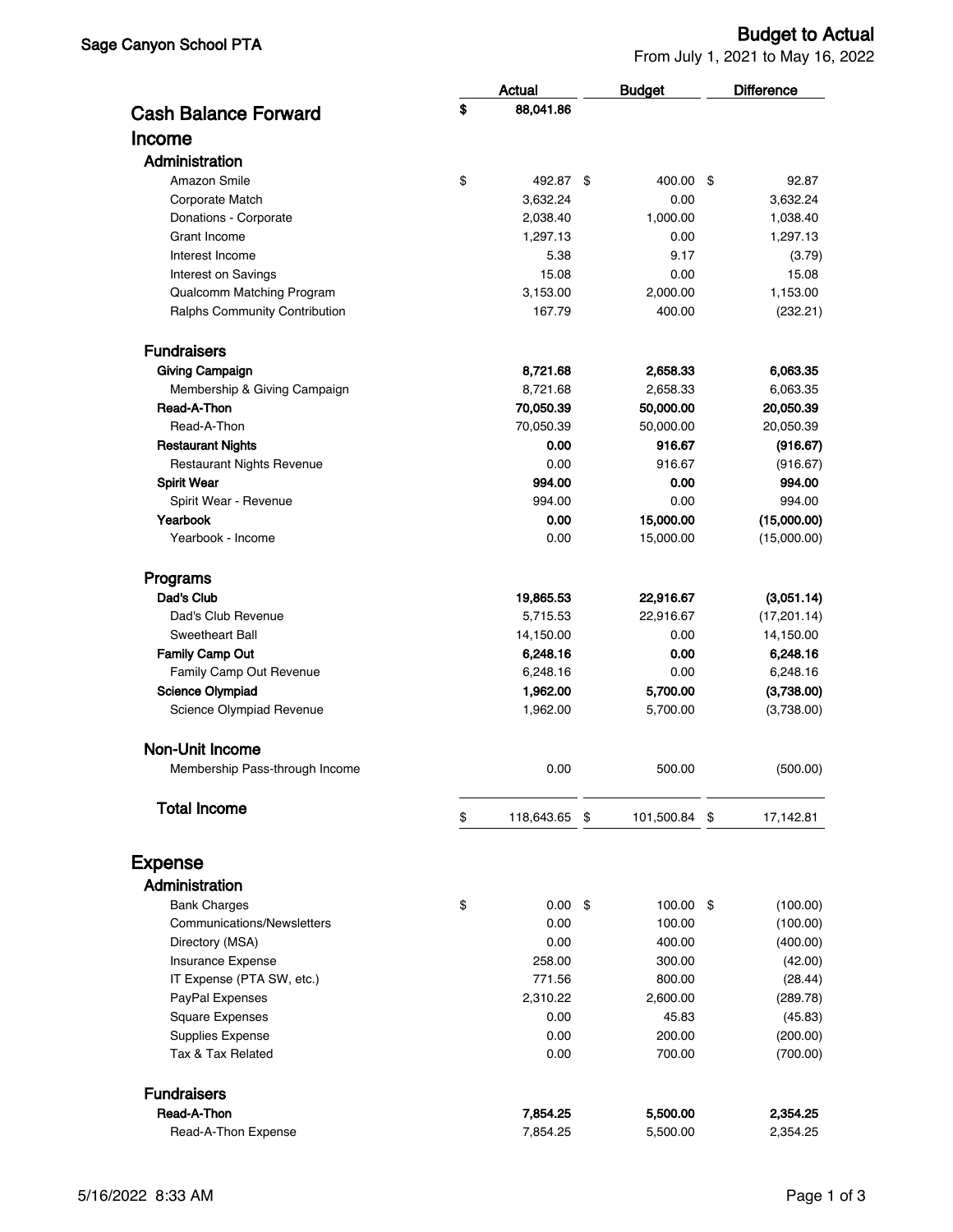## Sage Canyon School PTA Budget to Actual

From July 1, 2021 to May 16, 2022

|                                          | Actual    | <b>Budget</b> | <b>Difference</b> |  |
|------------------------------------------|-----------|---------------|-------------------|--|
| Yearbook                                 | 0.00      | 13,750.00     | (13,750.00)       |  |
| Yearbook - Expenses                      | 0.00      | 13,750.00     | (13,750.00)       |  |
|                                          |           |               |                   |  |
| Programs                                 |           |               |                   |  |
| 6th Grade Fun Fund                       | 0.00      | 2,000.00      | (2,000.00)        |  |
| 6th Grade Fun Fund                       | 0.00      | 2,000.00      | (2,000.00)        |  |
| <b>Beach Cleanup</b>                     | 0.00      | 200.00        | (200.00)          |  |
| <b>Beach Cleanup</b>                     | 0.00      | 200.00        | (200.00)          |  |
| <b>Classroom Mini Grants</b>             | 4,972.50  | 16,040.00     | (11,067.50)       |  |
| <b>Classroom Mini Grants</b>             | 4,972.50  | 16,040.00     | (11,067.50)       |  |
| <b>COVID-19 Emergency Fund</b>           | 0.00      | 5,000.00      | (5,000.00)        |  |
| COVID-19 Emergency Fund                  | 0.00      | 5,000.00      | (5,000.00)        |  |
| <b>Coyote Book Club</b>                  | 4,725.76  | 2,760.00      | 1,965.76          |  |
| Coyote Book Club Expense                 | 4,725.76  | 2,760.00      | 1,965.76          |  |
| <b>Coyote Breakfast</b>                  | 0.00      | 275.00        | (275.00)          |  |
| Coyote Breakfasts                        | 0.00      | 275.00        | (275.00)          |  |
| Dad's Club                               | 19,451.48 | 25,000.00     | (5,548.52)        |  |
| Dad's Club Expenses                      | 19,451.48 | 25,000.00     | (5,548.52)        |  |
| <b>Earth Day</b>                         | 0.00      | 400.00        | (400.00)          |  |
| Earth Day                                | 0.00      | 400.00        | (400.00)          |  |
| <b>Educational Program</b>               | 5,624.02  | 5,000.00      | 624.02            |  |
| <b>Educational Program Subscriptions</b> | 5,624.02  | 5,000.00      | 624.02            |  |
| <b>Fall/Spring Community Events</b>      | 7,585.99  | 15,000.00     | (7,414.01)        |  |
| <b>Fall/Spring Community Events</b>      | 7,585.99  | 15,000.00     | (7,414.01)        |  |
| <b>Garden Club</b>                       | 419.61    | 2,000.00      | (1,580.39)        |  |
| Garden Club                              | 419.61    | 2,000.00      | (1,580.39)        |  |
| Gift to School                           | 0.00      | 12,000.00     | (12,000.00)       |  |
| Gift to School - General                 | 0.00      | 12,000.00     | (12,000.00)       |  |
| <b>Ice Cream Social</b>                  | 5,107.18  | 1,000.00      | 4,107.18          |  |
| Ice Cream Social                         | 5,107.18  | 1,000.00      | 4,107.18          |  |
| <b>Imagination Machine</b>               | 0.00      | 1,723.33      | (1,723.33)        |  |
| <b>Imagination Machine</b>               | 0.00      | 1,723.33      | (1,723.33)        |  |
| <b>International Night</b>               | 0.00      | 500.00        | (500.00)          |  |
| <b>International Night</b>               | 0.00      | 500.00        | (500.00)          |  |
| <b>Math Club</b>                         | 0.00      | 1,400.00      | (1,400.00)        |  |
| Math Club Expense                        | 0.00      | 1,400.00      | (1,400.00)        |  |
| <b>Red Ribbon Day</b>                    | 0.00      | 400.00        | (400.00)          |  |
| Red Ribbon Day                           | 0.00      | 400.00        | (400.00)          |  |
| <b>Safety Patrol</b>                     | 0.00      | 802.08        | (802.08)          |  |
| <b>Safety Patrol</b>                     | 0.00      | 802.08        | (802.08)          |  |
| <b>Science Fair</b>                      | 0.00      | 600.00        | (600.00)          |  |
| Science Fair                             | 0.00      | 600.00        | (600.00)          |  |
| <b>Science Olympiad</b>                  | 2,443.18  | 9,666.00      | (7,222.82)        |  |
| Science Olympiad Expense                 | 2,443.18  | 9,666.00      | (7, 222.82)       |  |
| <b>Spring Family Event</b>               | 6,227.99  | 0.00          | 6,227.99          |  |
| <b>Spring Family Event</b>               | 6,227.99  | 0.00          | 6,227.99          |  |
| <b>Staff Appreciation Week</b>           | 5,179.69  | 4,500.00      | 679.69            |  |
| <b>Staff Appreciation Week</b>           | 5,179.69  | 4,500.00      | 679.69            |  |
| <b>Staff Breakfasts</b>                  | 0.00      | 600.00        | (600.00)          |  |
| <b>Staff Breakfasts</b>                  | 0.00      | 600.00        | (600.00)          |  |
| <b>Staff Grab-n-Gos</b>                  | 807.84    | 1,600.00      | (792.16)          |  |
| Staff Grab-n-Gos                         | 807.84    | 1,600.00      | (792.16)          |  |
|                                          |           |               |                   |  |
| STEAM+ Support Art, Science, Tech, PE    | 13,920.10 | 4,000.00      | 9,920.10          |  |
| STEAM+ Support Art, Science, Tech, PE    | 13,920.10 | 4,000.00      | 9,920.10          |  |
| <b>Student Assemblies</b>                | 0.00      | 350.00        | (350.00)          |  |
| <b>Student Assemblies</b>                | 0.00      | 350.00        | (350.00)          |  |